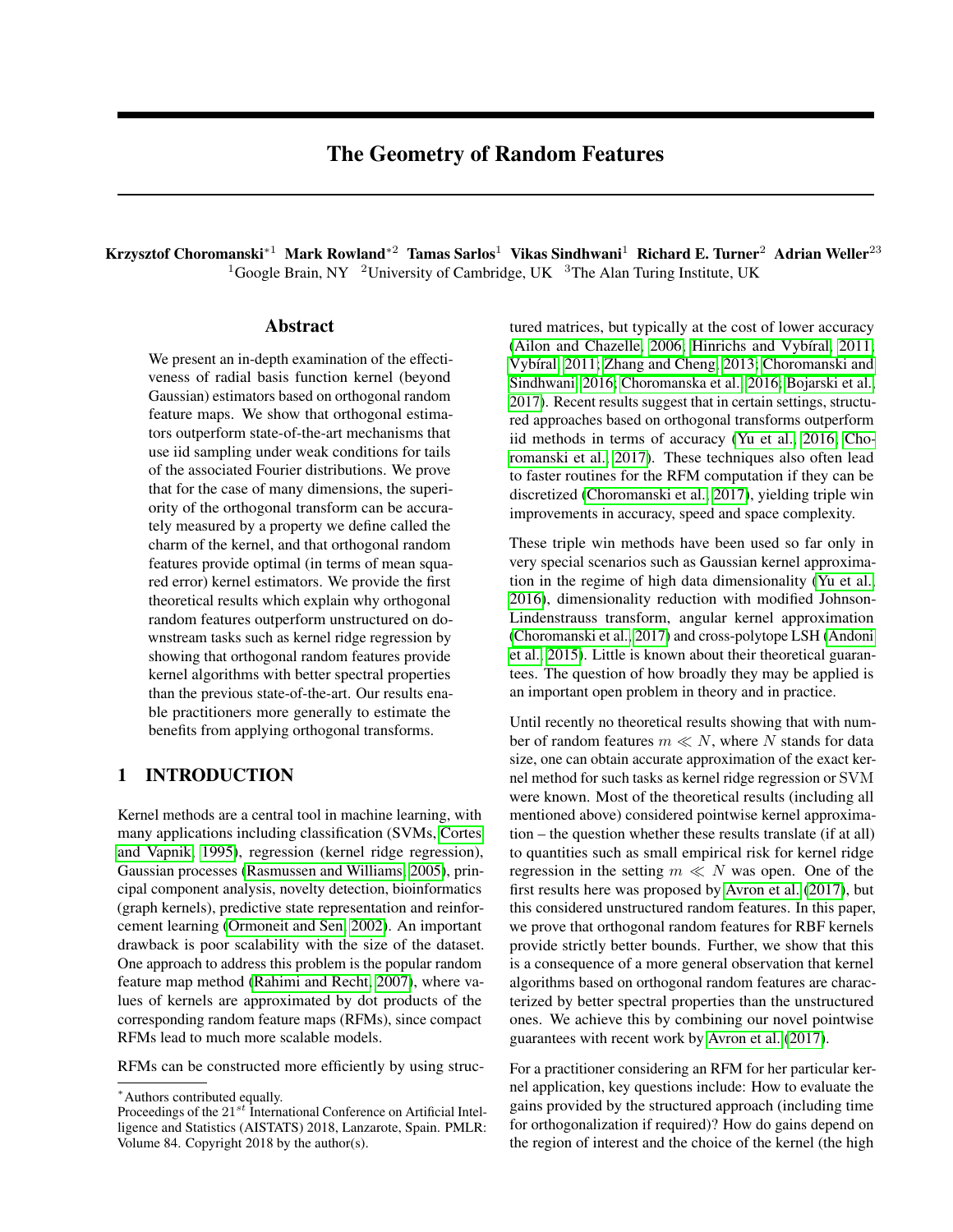dimensionality setting is typically more important)? Whether pointwise gains coming from the orthogonal random features imply downstream applications gains?

We answer these questions for the prominent class of *radial basis function kernels* (RBFs), presenting the first general approach to the open problem. Our results include the earlier result of [Yu et al.](#page-8-11) [\(2016\)](#page-8-11) as a special case. An RBF  $K: \mathbb{R}^n \times \mathbb{R}^n \to \mathbb{R}$  is defined by  $K(\mathbf{x}, \mathbf{y}) = \phi_K(\|\mathbf{x} - \mathbf{y}\|),$ for some positive-definite (PD) function  $\phi_K : \mathbb{R}_{\geq 0} \to \mathbb{R}$ . RBFs include the Gaussian and Matérn kernel, and play an important role in machine learning, leading to well established architectures such as RBF networks. There are deep connections between RBFs and function approximation, regularization theory, density estimation and interpolation in the presence of noise.

We highlight the following contributions:

- In [§3:](#page-2-0) Asymptotic results for fixed  $\|\mathbf{x} \mathbf{y}\|$  and large dimensionality *n*, and also for fixed *n* and small  $\|\mathbf{x}-\mathbf{y}\|$ . In the latter case, we show (under certain conditions) superiority of orthogonal random features relative to iid features for a large class of RBFs defined by bounded fourth moments of the corresponding Fourier distributions. In the former case, we express the benefit of orthogonality in terms of the *charm function* of the RBF at a given point  $x - y$  (see [§3](#page-2-0) for details). We draw particular attention to Theorems [3.1](#page-3-0) and [3.8](#page-3-1) as key theoretical results.
- In [§4:](#page-4-0) We show optimality of the random orthogonal feature method for large classes of RBFs under weak conditions regarding the geometry of the applied random feature map mechanism.
- In [§5:](#page-5-0) We provide guarantees that orthogonal random features for RBFs outperform unstructured ones on such downstream tasks as kernel ridge regression.
- In [§6:](#page-6-0) We explore empirically the benefits from orthogonal features for pointwise kernel approximation, Gram matrix approximation and GP regression.

# <span id="page-1-3"></span>2 RANDOM FOURIER FEATURES

Since an RBF kernel  $K$  is shift-invariant, by Bochner's theorem [\(Rahimi and Recht, 2007\)](#page-8-3) there exists a finite Borel measure  $\mu_K \in \mathcal{M}(\mathbb{R}^n)$  (the Fourier measure associated with  $K$ ) such that

$$
K(\mathbf{x}, \mathbf{y}) = \text{Re}\left(\int_{\mathbb{R}^n} \exp(i\langle \mathbf{w}, \mathbf{x} - \mathbf{y} \rangle) \mu_K(\mathrm{d}\mathbf{w})\right).
$$
 (1)

In Figure [1,](#page-1-0) we recall several commonly-used RBFs and their corresponding Fourier densities, which will be used throughout the remainder of the paper.

For simplicity, we assume  $\mu_K(\mathbb{R}^n) = 1$ ; the extension to general non-negative finite measures is straightforward.

| Name     | Positive-definite function                                                                                                                                                                                            |
|----------|-----------------------------------------------------------------------------------------------------------------------------------------------------------------------------------------------------------------------|
| Gaussian | $\sigma^2 \exp\left(-\frac{1}{2\lambda^2}z^2\right)$                                                                                                                                                                  |
| Matérn   | $\sigma^2 \frac{2^{1-\nu}}{\Gamma(\nu)} \left(\sqrt{2\nu}z\right)^{\nu} K_{\nu} \left(\sqrt{2\nu}z\right)$                                                                                                            |
| Name     | Fourier density                                                                                                                                                                                                       |
| Gaussian |                                                                                                                                                                                                                       |
| Matérn   | $\frac{\frac{\sigma^2}{(2\pi\lambda^2)^{n/2}}\exp\left(-\frac{1}{2\lambda^2}\ \mathbf{w}\ _2^2\right)}{\frac{\Gamma(\nu+n/2)}{\Gamma(\nu)(2\nu\pi)^{n/2}}\left(1+\frac{1}{2\nu}\ \mathbf{w}\ ^2\ \right)^{-\nu-p/2}}$ |

<span id="page-1-0"></span>Figure 1: Common RBF kernels, their corresponding positive definite functions, and their Fourier transforms.

Bochner's theorem leads to the Monte Carlo scheme for approximating values of RBFs and to the random feature map mechanism, where rows of the random matrix are taken independently at random from distribution  $\mu_K$ .

Using the identity given by Bochner's theorem (Equation [1\)](#page-1-1), a standard Monte Carlo approximation yields the pointwise kernel estimator

$$
\widehat{K}_{m,n}^{\text{iid}}(\mathbf{x}, \mathbf{y}) = \sum_{i=1}^{m} \frac{\cos(\langle \mathbf{w}_i, \mathbf{x} - \mathbf{y} \rangle)}{m} = \langle \Phi_{m,n}(\mathbf{x}), \Phi_{m,n}(\mathbf{y}) \rangle,
$$
\n(2)

where  $\Phi_{m,n} : \mathbb{R}^n \to \mathbb{R}^{2m}$  is a random feature embedding:

$$
\Phi_{m,n}(\mathbf{x}) = \left(\frac{1}{\sqrt{m}}\cos(\langle \mathbf{w}_i, \mathbf{x} \rangle), \frac{1}{\sqrt{m}}\sin(\langle \mathbf{w}_i, \mathbf{x} \rangle)\right)_{i=1}^m,
$$

for all  $\mathbf{x} \in \mathbb{R}^n$ ,  $(\mathbf{w}_i)_{i=1}^m \stackrel{\text{iid}}{\sim} \mu_K$ . Here  $m$  stands for the total number of random features used. Thus, a kernel algorithm applying a non-linear kernel K on a dataset  $(\mathbf{x}_i)_{i=1}^N$  can be approximated by using the linear (inner product) kernel with the randomly embedded dataset  $(\Phi(\mathbf{x}_i))_{i=1}^N$ . The special linear structure of the approximation can be exploited to yield fast training algorithms [\(Joachims, 2006\)](#page-8-15). There has been much recent work in understanding the errors incurred by random feature approximations [\(Sutherland and Schneider,](#page-8-16) [2015\)](#page-8-16), and in speeding up the computation of the random embeddings [\(Le et al., 2013\)](#page-8-17).

### <span id="page-1-2"></span>2.1 Geometrically Structured Random Fourier Features

<span id="page-1-1"></span>We start by identifying some basic properties of the probability measures  $\mu$  associated with an RBF. The following lemma demonstrates that a random vector w drawn from the corresponding Fourier measure  $\mu \in \mathcal{M}(\mathbb{R}^n)$  may be decomposed as  $\mathbf{w} = R\hat{\mathbf{v}}$ , where  $\hat{\mathbf{v}} \sim \text{Unif}(S^{n-1})$ , and  $R > 0$  is the norm of the random vector  $\mathbf{w}$ .  $R > 0$  is the norm of the random vector w.

Lemma 2.1. *If* K *is an RBF, then its Fourier transform*  $\mu \in \mathcal{M}(\mathbb{R}^n)$  is isotropic:  $\mu(A) = \mu(\mathbf{M}^{-1}A)$  for all Borel sets A, and all  $\mathbf{M} \in O_n$ , the orthogonal group on  $\mathbb{R}^n$ .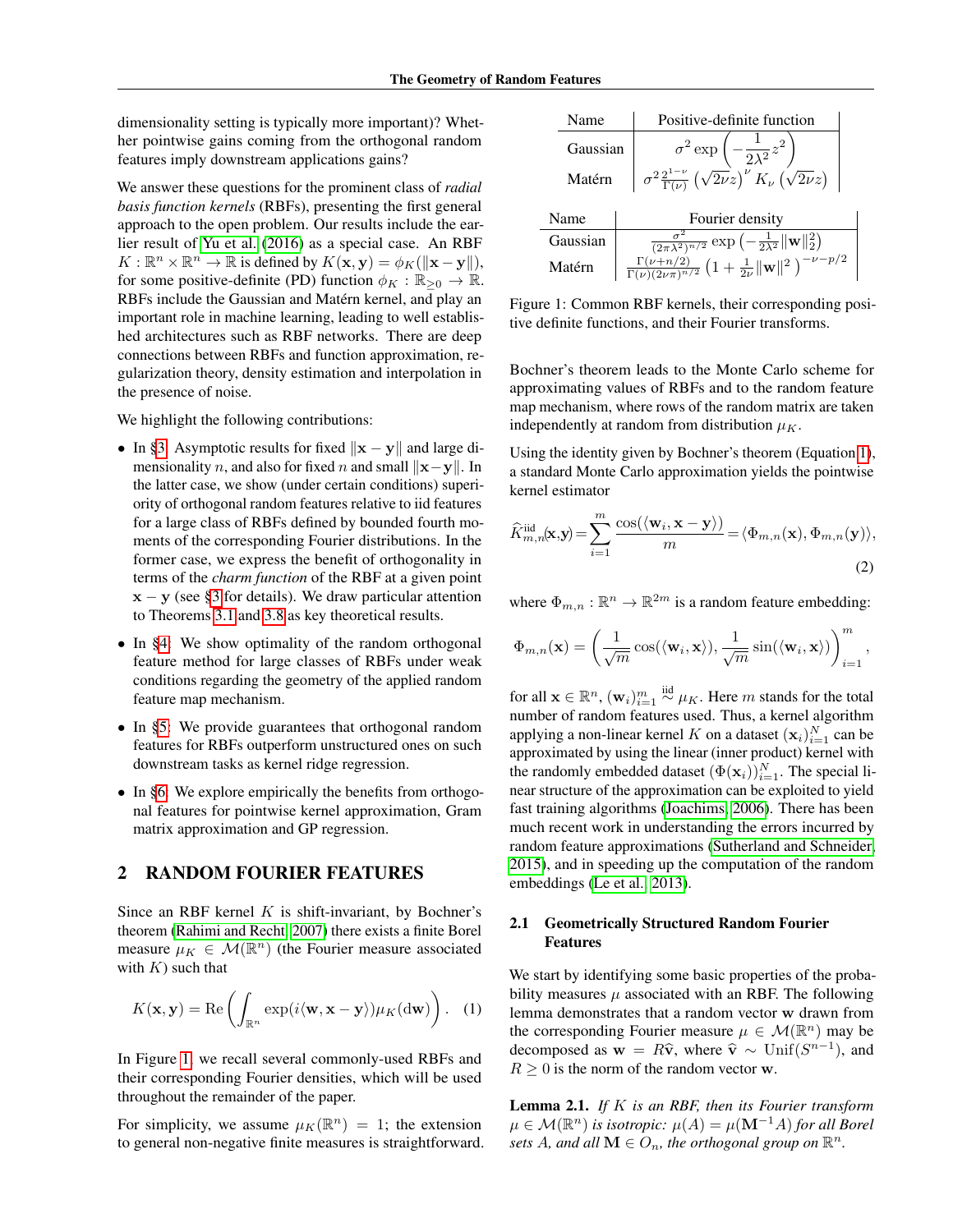With this decomposition of the distribution of the frequency vectors in hand, we can now consider introducing geometric couplings into the joint distribution over  $(\mathbf{w}_i)_{i=1}^m =$  $(R_i \hat{\mathbf{v}}_i)_{i=1}^m$ . In particular, we shall consider couplings of the direction vectors  $(\hat{\mathbf{x}}_i)^m$ , so that marginally each direction direction vectors  $(\hat{\mathbf{v}}_i)_{i=1}^m$  so that marginally each direction<br>wester  $\hat{\mathbf{v}}_i$  is distributed uniformly over the sphere  $S^{n-1}$  but vector  $\hat{\mathbf{v}}_i$  is distributed uniformly over the sphere  $S^{n-1}$ , but<br>the direction vectors are no longer independent. There are the direction vectors are no longer independent. There are many ways in which such a coupling can be constructed; for example, direction vectors could be drawn iteratively, with the distribution of a direction vector given by a parametric distribution (such as a von-Mises-Fisher distribution), with parameters depending on previously drawn directions.

One case of particular interest is when direction vectors are conditioned to be orthogonal, which was recently introduced by [Yu et al.](#page-8-11) [\(2016\)](#page-8-11) in the case of the Gaussian kernel, defined in greater generality below.

Definition 2.2 (Orthogonal Random Features). *Let* K :  $\mathbb{R}^n \times \mathbb{R}^n \to \mathbb{R}$  be an RBF kernel, with associated Fourier *measure*  $\mu_K \in \mathcal{M}(\mathbb{R}^n)$ . The orthogonal random feature  $map \Phi : \mathbb{R}^n \to \mathbb{R}^{2m}$  *of dimension*  $2m = 2kn$  *(for some*) *integer*  $k \in \mathbb{N}$ *) associated with* K *is given by* 

$$
\Phi_{m,n}^{\rm ort}({\bf x})\!=\!\left(\!\frac{1}{\sqrt{m}}\cos(\langle{\bf w}_i^l,{\bf x}\rangle),\frac{1}{\sqrt{m}}\sin(\langle{\bf w}_i^l,{\bf x}\rangle)\!\right)_{l=1,i=1}^{l=k,i=n},
$$

where the blocks of frequency vectors  $(\mathbf{w}_{1:n}^l)_{l=1}^k$  are inde*pendent, and for each frequency vector block, the frequency*  $\mathbf{v}$ ectors  $\mathbf{w}_1^l, \ldots, \mathbf{w}_n^l$  are marginally distributed according *to*  $\mu_K$ *, and are jointly almost-surely orthogonal. We denote the corresponding kernel estimator as follows:*

$$
\widehat{K}_{m,n}^{\text{ort}}(\mathbf{x}, \mathbf{y}) = \sum_{l=1}^{k} \sum_{i=1}^{n} \frac{\cos(\langle \mathbf{w}_i^{l}, \mathbf{x} - \mathbf{y} \rangle)}{m}
$$
\n
$$
= \langle \Phi_{m,n}^{\text{ort}}(\mathbf{x}), \Phi_{m,n}^{\text{ort}}(\mathbf{y}) \rangle.
$$
\n(3)

Henceforth we take  $k = 1$ . The analysis for a number of blocks  $k > 1$  is completely analogous.

# <span id="page-2-0"></span>3 ORTHOGONAL RANDOM FEATURES FOR GENERAL RBFS AND THE CHARM FUNCTION

In this section, we establish asymptotically the benefits of the orthogonal random feature map mechanism for a large class of RBFs  $K(x, y)$ . Let  $z = x - y$ . We focus mainly on two regimes: (i) fixed dimensionality n and small  $\|\mathbf{z}\|$ ; and (ii) fixed  $\Vert \mathbf{z} \Vert$  and large n. We introduce the *charm* function defined in Equation [\(4\)](#page-2-1), and explain its role in assessing the accuracy of models based on random feature maps for large n. In particular, we show that for classes of RBFs defined by positive definite functions  $\phi$  that are not parametrized by data dimensionality, charm is always nonnegative. This

<span id="page-2-2"></span>

Figure 2: Plots of the charm function  $\Psi_K$  for  $n = 2$ and different RBFs K. On the left: Gaussian kernel, in the middle: kernel defined by the PD function  $\phi(\Vert \mathbf{z} \Vert) =$  $(1 + ||\mathbf{z}||^2)^{-1/2}$ , on the right: kernel defined by the PD function  $\phi(||z||) = (1 + ||z||^2)^{-1}$ . "Warmer" regions indicate larger gains from applying structured approach. Positive values of  $\Psi_K$  imply asymptotic superiority of the structured orthogonal estimator. All charm functions plotted are positive everywhere.

observation leads to the conclusion that when in this setting, for  $n$  large enough, the orthogonal estimator outperforms the iid estimator  $\widehat{K}_{m,n}^{\text{iid}}$  across the entire domain provided that the tails of the corresponding Fourier distributions are not too heavy. At the outset, we highlight Theorems [3.1](#page-3-0) and [3.8](#page-3-1) as key theoretical results.

Charm. We shall show that charm plays a crucial role in understanding the behavior of orthogonal transforms for the large dimensionality regime. The charm function  $\Psi_K$ of an RBF  $K(\mathbf{x}, \mathbf{y}) = \phi_K(\|\mathbf{x} - \mathbf{y}\|)$  is a function  $\mathbb{R}^n \to \mathbb{R}$ defined at point  $z = x - y$  as follows:

<span id="page-2-1"></span>
$$
\Psi_K(\mathbf{z}) = \|\mathbf{z}\|^2 \frac{d^2 \phi_K^2}{dx^2}\bigg|_{x=\|\mathbf{z}\|} - \|\mathbf{z}\| \frac{d \phi_K^2}{dx}\bigg|_{x=\|\mathbf{z}\|}. \tag{4}
$$

We shall see that in the large dimensionality regime, the superiority of orthogonal transforms follows from the positive sign of the charm function across the entire domain. This in turn is a consequence of the intricate connection between classes of positive definite RBFs not parametrized by data dimensionality and *completely monotone* functions. The benefits from using orthogonal transforms in comparison to state-of-the-art can be quantitatively measured by the value of the charm of the kernel at point  $z = x - y$  for large data dimensionality. Large charm values (see Figure [2\)](#page-2-2) indicate regions where the mean-squared error defined as:  $\mathbf{MSE}(\mathbf{x}, \mathbf{y}) = \mathbb{E}[(\widehat{K}(\mathbf{x}, \mathbf{y}) - K(\mathbf{x}, \mathbf{y}))^2]$ , of the orthogonal estimator is significantly smaller than for an iid estimator and thus the geometry of the charm function across the domain gives strong guidance on the accuracy benefits of the structured approach.

### 3.1 The Landscape for Fixed *n* and Small  $\Vert x - y \Vert$

Our main result of this section compares the mean squared error (MSE) of the iid random feature estimator based on independent sampling to the MSE of the estimator applying random orthogonal feature maps for small enough  $\Vert x - y \Vert$ .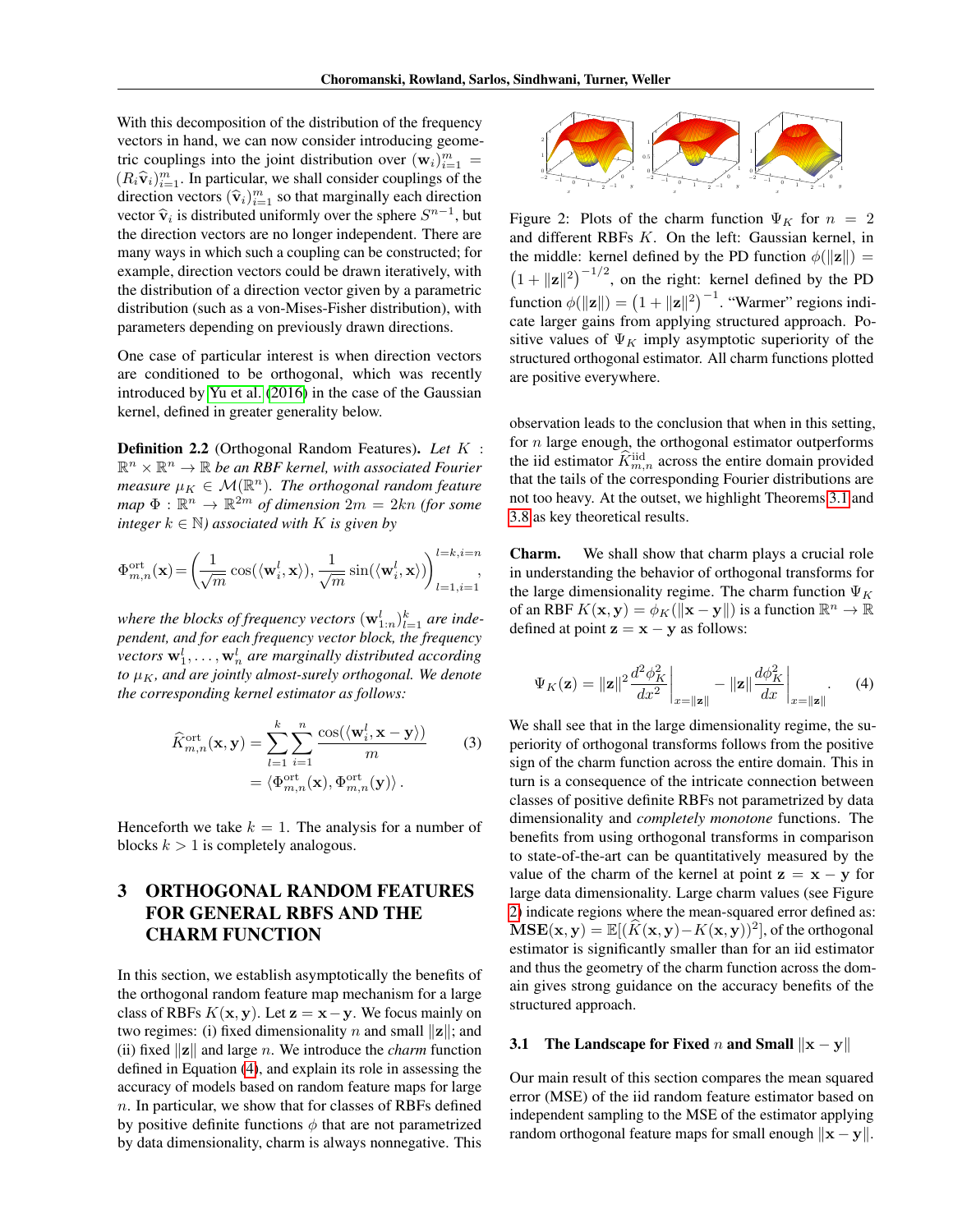<span id="page-3-0"></span>**Theorem 3.1.** Let  $K : \mathbb{R}^n \times \mathbb{R}^n \to \mathbb{R}$  be an RBF and let  $\mu_K \in \mathcal{M}(\mathbb{R}^n)$  be its associated Fourier measure. Suppose  $\int_0^L \tanh \mathbb{E}_{\mu_K} \left[ \|\mathbf{w}\|^4 \right] < \infty$ . Then for sufficiently small  $\|\mathbf{x}-\mathbf{y}\|$ , *we have*

$$
\mathrm{MSE}(\widehat{K}_{m,n}^{\mathrm{iid}}(\mathbf{x}, \mathbf{y})) > \mathrm{MSE}(\widehat{K}_{m,n}^{\mathrm{ort}}(\mathbf{x}, \mathbf{y})).
$$

The assumptions of the theorem above are satisfied for many classes of RBFs such as Gaussian, Matérn with smoothness parameter  $\nu > 2$ , and Poisson-Bessel kernels. In the Appendix we present additional results that give an explicit lower bound on the gap between the MSEs, given additional assumptions on the tail of  $\mu$ .

### 3.2 The Landscape for Fixed  $\Vert x - y \Vert$  and Large n

Having established asymptotic results for small  $\|\mathbf{x} - \mathbf{y}\|$ , we now explore the asymptotic behaviour of orthogonal features for large dimensionality  $n$ . We state our main result below, which first requires a preliminary definition.

**Definition 3.2.** Let  $M_{\mu_n}(k,n)$  be the k-th moment of the *random variable*  $X = ||\mathbf{w}||_2$ , for  $\mathbf{w} \sim \mu_n$ , where  $\mu_n \in$  $\mathcal{M}(\mathbb{R}^n)$ . We say that a sequence of measures  $\{\mu_n\}$  is con*centrated if*  $\mathbb{P}[\|\mathbf{w}\|_2^2 - M_{\mu_n}(2, n)] \ge M_{\mu_n}(2, n)g(n)] \le$  $\frac{1}{h(n)}$  for some  $g(n) = o_n(1)$  and  $h(n) = \omega_n(1)$ .

Note that the above is a very weak concentration condition regarding second moments, where no exponentially small upper bounds are needed. Now the charm function [\(4\)](#page-2-1) plays a crucial role. Our key technical result, from which we will deduce several practical corrollaries, is as follows.

<span id="page-3-2"></span>Theorem 3.3. *Consider a fixed positive definite radial basis* function  $\phi$ , a family of RBF kernels K, where K on  $\mathbb{R}^n\times\mathbb{R}^n$ *for each*  $n \in \mathbb{N}$  *is defined as*  $K(\mathbf{x}, \mathbf{y}) = \phi(\|\mathbf{x} - \mathbf{y}\|)$  *for*  $i$  all  $\mathbf{x}, \mathbf{y} \in \mathbb{R}^n$ , and an associated concentrated sequence *of Fourier measures*  $\{\mu_n\}_{n\in\mathbb{N}}$ . Assume also that there exist *constant*  $C > 0$  *and*  $\xi : \mathbb{N} \to \mathbb{R}$  *such that*  $M_{\mu_n}(2k, 2n) \leq$  $(n-1)(n+1)\cdot...\cdot(n+2k-3)\xi(k)$  and  $\frac{|\xi(k)|}{k!}\leq C^k$ *for* k *large enough. Then the following holds for*  $||\mathbf{z}|| =$  $\|\mathbf{x} - \mathbf{y}\| < \frac{1}{\sqrt{2}}$  $\frac{1}{4\sqrt{C}}$ 

$$
MSE(\widehat{K}_{m,n}^{\text{iid}}(\mathbf{x}, \mathbf{y})) - MSE(\widehat{K}_{m,n}^{\text{ort}}(\mathbf{x}, \mathbf{y})) = \frac{m-1}{m} \left( \frac{1}{8n} \Psi_K(\mathbf{z}) + o(n^{-1}) \right),
$$
 (5)

*where*  $\Psi_K$  *is defined as in Equation* [\(4\)](#page-2-1) *and m is the number* of random features used. A tight upper bound on the  $o(n^{-1})$ *term and a strengthened version of the above theorem is given in the Appendix.*

Theorem [3.3](#page-3-2) leads to many important corollaries, as we show below. In particular, we highlight that the charm function  $\Psi_K$  associated with the kernel K is central in determining the relative performance of orthogonal random features and iid features in high dimensions, due to its place in Equation [\(5\)](#page-3-3). As special cases, Theorem [3.3](#page-3-2) implies all earlier theoretical results for orthogonal random features for a Gaussian kernel [\(Yu et al., 2016\)](#page-8-11).

Corollary 3.4. *If* K *is a Gaussian kernel then for any fixed*  $\Vert z \Vert > 0$  *and n large enough the orthogonal random feature map outperforms the iid random feature map in MSE. This is implied by the fact that for this kernel,*  $M_u(2k, 2n) =$  $2^{k} \frac{(n+k-1)!}{(n-1)!}$  and thus one can take:  $\xi(k) = 2^{k+1}$  in the *theorem above. Note that from Stirling's formula we get:*  $k! = k^{k+\frac{1}{2}}e^{-k}(1+o_k(1))$ . Thus the assumptions of The*orem [3.3](#page-3-2) are satisfied for any fixed* C > 0*. It remains to observe that the charm function is positive for the Gaus*sian kernel K, since:  $\Psi_K(\mathbf{z}) = 4\|\mathbf{z}\|^4 e^{-\|\mathbf{z}\|^2}$  (see Figure *[2\)](#page-2-2) and that the sequence of Fourier measures associated with the class of Gaussian kernels is concentrated (standard concentration result, see [Chernoff, 2011\)](#page-8-18).*

The fact that charm is nonnegative across the entire domain for the family of Gaussian kernels is not a coincidence. In fact the following is true.

<span id="page-3-4"></span>**Theorem 3.5** (Positive charm). Let  $\phi$  :  $\mathbb{R} \to \mathbb{R}$  be such *that for every*  $n \in \mathbb{N}$ ,  $K_n : \mathbb{R}^n \times \mathbb{R}^n \to \mathbb{R}$  *defined by*  $K_n(\mathbf{x}, \mathbf{y}) = \phi(\|\mathbf{x} - \mathbf{y}\|)$  *is a positive definite kernel. Then* for each such  $K_n$ , the charm function  $\Psi_{K_n}$  is non-negative *everywhere.*

The result above (details in the Appendix) uses a subtle connection between positive definite functions  $\phi$  considered above and *completely monotone* functions.

**Definition 3.6.** *A function*  $\sigma : [0, +\infty] \rightarrow \mathbb{R}$  *which is in*  $C[0,\infty] \cap C^{\infty}(0,\infty)$  *and which satisfies*  $(-1)^{r} \frac{d^{r} \sigma}{dx^{r}} \ge$  $0 \forall r \in \mathbb{N}_{\geq 0}$ , is called completely monotone on  $[0, \infty]$ .

The connection is given by the following theorem.

<span id="page-3-5"></span>**Theorem 3.7** [\(Schoenberg, 1938\)](#page-8-19). A function  $\sigma$  is comple*tely monotone on*  $[0, +\infty]$  *iff the function*  $\phi : \mathbb{R}^n \times \mathbb{R}^n \to \mathbb{R}$  $\phi$ *defined for*  $\mathbf{x}, \mathbf{y} \in \mathbb{R}^n$  *as*  $\phi(\mathbf{x}, \mathbf{y}) = \sigma(\|\mathbf{x} - \mathbf{y}\|^2)$  *is positive definite for all*  $n \in \mathbb{N}$ .

Combining Theorem [3.3](#page-3-2) with Theorem [3.5,](#page-3-4) we obtain the following key result.

<span id="page-3-3"></span><span id="page-3-1"></span>Theorem 3.8 (Superiority of the orthogonal transform). *Un-der the assumptions of Theorem [3.3,](#page-3-2) for any fixed*  $z \in \mathbb{R}_{>0}$ *, for sufficiently large n, for any*  $x, y \in \mathbb{R}^n$  *such that*  $\|\mathbf{x} - \mathbf{y}\| = z$ ,

$$
\mathrm{MSE}(\widehat{K}_{m,n}^{\mathrm{iid}}(\mathbf{x}, \mathbf{y})) > \mathrm{MSE}(\widehat{K}_{m,n}^{\mathrm{ort}}(\mathbf{x}, \mathbf{y})).\tag{6}
$$

#### 3.3 Non-asymptotic Results

Complementing the theoretical asymptotic results presented above, we provide additional analysis of the behavior of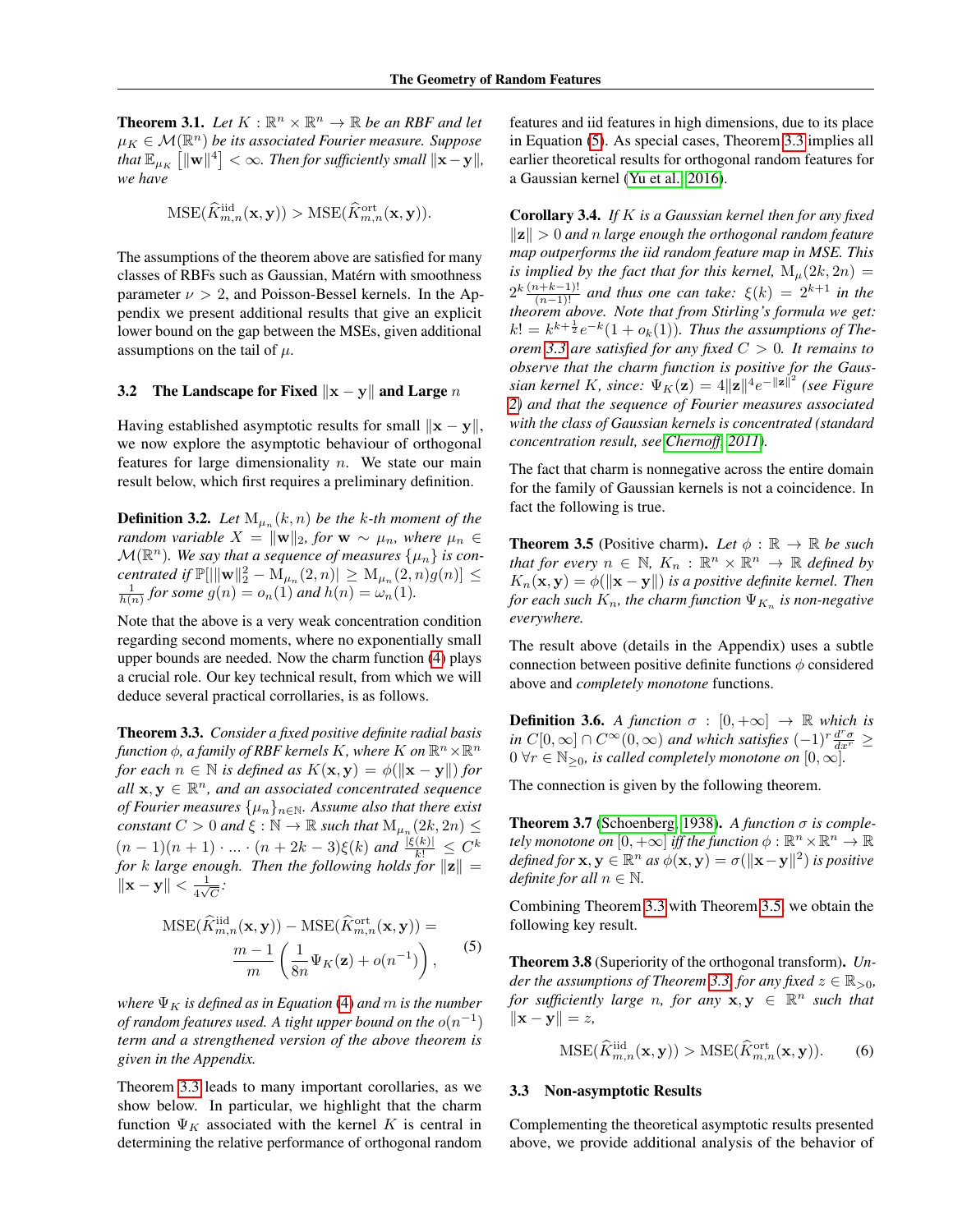<span id="page-4-2"></span>

Figure 3: Difference between iid MSE and orthogonal MSE, charm function  $\Psi_K$ , and kernel K for Gaussian and Matérn-5/2 kernels for a range of dimensionalities. In the top plot of subplot (a), solid green is  $n = 4$ , dotted red is  $n = 64$ .

orthogonal random features in non-asymptotic regimes. The analysis centers on Proposition [3.9,](#page-4-1) which expresses the difference in MSE between iid and orthogonal random features in terms of univariate integrals, which although generally intractable, can be accurately and efficiently evaluated by deterministic numerical integration.

<span id="page-4-1"></span>**Proposition 3.9.** For an RBF kernel K on  $\mathbb{R}^n$  with Fourier *measure*  $\mu_K$  *and*  $\mathbf{x}, \mathbf{y} \in \mathbb{R}^n$ *, writing*  $\mathbf{z} = \mathbf{x} - \mathbf{y}$ *, we have:* 

$$
\begin{split} \text{MSE}(\widehat{K}_{m,n}^{\text{iid}}(\mathbf{x}, \mathbf{y})) - \text{MSE}(\widehat{K}_{m,n}^{\text{ort}}(\mathbf{x}, \mathbf{y})) &= \\ \frac{m-1}{m} \mathbb{E}_{R_1, R_2} \left[ \frac{J_{\frac{n}{2}-1}(\sqrt{R_1^2 + R_2^2} ||\mathbf{z}||) \Gamma(n/2)}{(\sqrt{R_1^2 + R_2^2} ||\mathbf{z}||/2)^{\frac{n}{2}-1}} \right] - \\ \frac{m-1}{m} \mathbb{E}_{R_1} \left[ \frac{J_{\frac{n}{2}-1}(R_1 ||\mathbf{z}||) \Gamma(n/2)}{(R_1 ||\mathbf{z}||/2)^{\frac{n}{2}-1}} \right]^2 \,, \end{split}
$$

*where*  $R_1$ ,  $R_2$  *are independent scalar random variables with the distribution of the norm of a vector drawn from*  $\mu_K$ *, and*  $J_{\alpha}$  *is the Bessel function of the first kind of degree*  $\alpha$ *.* 

Firstly, In Figure [3,](#page-4-2) we plot the difference in MSE between iid random features and orthogonal random features for a range of kernels, noting that orthogonal features provide superior MSE across a wide range of values of  $||z||$ . In the same plots, we show the value of the kernel  $K$  and of the charm function  $\Psi_K$ , noting that the charm function describes the benefits of orthogonal features accurately, even in the case of low dimensions. In all plots in this section, we write  $\triangle$ MSE for MSE $(\hat{K}_m^{\text{iid}}(x, y)) - \text{MSE}(\hat{K}_m^{\text{ort}}(x, y)),$ so that  $\Delta \text{MSE} > 0$  corresponds to superior performance of orthogonal features over iid features.

Secondly, we illustrate the broad applicability of Theorem [3.1](#page-3-0) by plotting the relative performance of orthogonal and iid features for the Matérn-5/2 kernel around the origin, see Figure [4.](#page-4-3)

Finally, we consider an RBF  $K(\mathbf{x}, \mathbf{y}) = \phi(||\mathbf{x} - \mathbf{y}||)$  which does *not* correspond to a completely monotone function. Let  $n = 3$ , and consider the Fourier measure  $\mu$  that puts unit mass uniformly on the sphere  $S^2 \subseteq \mathbb{R}^3$ . As this is a finite

<span id="page-4-3"></span>

Figure 4: Difference in MSE for orthogonal and iid random features for the Matérn-5/2 kernel over  $\mathbb{R}^{64}$ , which satisfies the moment condition of Theorem [3.1.](#page-3-0)



for orthogonal and iid features for the sinc kernel, which does not correspond to a completely monotone positive definite function.

isotropic measure on  $\mathbb{R}^3$ , there exists a corresponding RBF kernel K, which by performing an inverse Fourier transform can be shown to be

$$
K(\mathbf{x}, \mathbf{y}) = \sin(\|\mathbf{x} - \mathbf{y}\|)/\|\mathbf{x} - \mathbf{y}\|.
$$

We term this the sinc kernel. Since the kernel takes on negative values for certain inputs, it does not correspond to a completely monotone function. Given the particular form of the Fourier measure, we may compute the difference in MSEs as given in Proposition [3.9](#page-4-1) exactly, which yields

$$
MSE(\widehat{K}_{m,n}^{\text{iid}}(\mathbf{x}, \mathbf{y})) - MSE(\widehat{K}_{m,n}^{\text{ort}}(\mathbf{x}, \mathbf{y})) =
$$

$$
\frac{2}{3} \left( \frac{\sin(\sqrt{2} \|\mathbf{z}\|)}{\sqrt{2} \|\mathbf{z}\|} - \frac{\sin^2(\|\mathbf{z}\|)}{\|\mathbf{z}\|^2} \right). \tag{8}
$$

We plot this function in Figure [5,](#page-4-3) noting there are large regions where orthogonal features are outperformed by iid features. Thus it may not be possible to relax the require-ment in Theorem [3.8](#page-3-1) that the pd function  $\phi_K$  corresponds to a completely monotone function, as in Theorem [3.7.](#page-3-5)

# <span id="page-4-0"></span>4 OPTIMALITY OF THE RANDOM ORTHOGONAL FEATURE MAP MECHANISM

In this section, we consider unbiased estimators of RBFs introduced in Subsection [2.1.](#page-1-2) We show that for a significant family of random feature based estimators which we call *smooth*, asymptotically for large n, the orthogonal estimator is optimal in the sense of minimizing mean squared error. We will now identify a particular estimator  $E$  with a collection of probabilistic distributions on  $m$ -length  $n$ -dimensional tuples (each for different dimensionality  $n$ ) and number of random features  $m$ ), each defining a set of sampled vectors  $\mathbf{w}_1^n, ..., \mathbf{w}_m^n$ .

<span id="page-4-4"></span>Definition 4.1 (smooth estimators). *A random feature based estimator* E *is* smooth *if for a fixed* m, n *lengths of directions of sampled vectors are chosen independently and*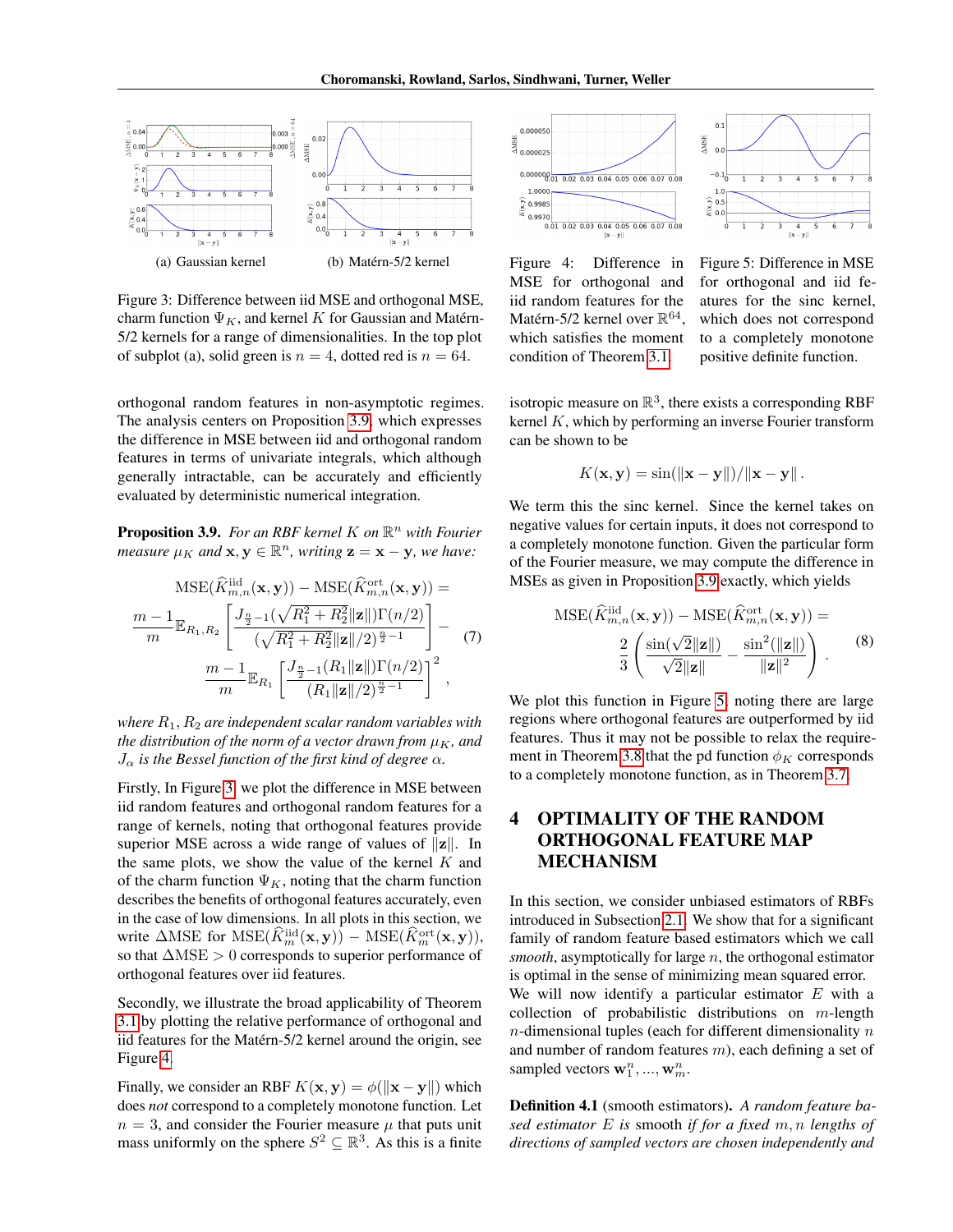*furthermore, there exists a function*  $q : \mathbb{N} \to \mathbb{R}$  *such that*  $\chi_q'(x) \xrightarrow{x \to \infty} 0$  and for sampled vectors  $\mathbf{w}_1^n$ , ...,  $\mathbf{w}_m^n$  the fol*lowing is true:*

$$
\mathbb{E}[\lvert \cos(\theta_{i,j}^n) \rvert^3] \le q(n) \cdot \mathbb{E}[\lvert \cos(\theta_{i,j}^n) \rvert^2],
$$

where  $\theta_{i,j}^n$  is an angle between  $\mathbf{w}_i^n$  and  $\mathbf{w}_j^n$  and  $i \neq j$ .

Note that many useful estimators are smooth, including state-of-the-art estimators based on independent sampling, and also structured orthogonal estimators (note that for structured orthogonal estimators we have:  $\cos(\theta_{i,j}) = 0$  with probability 1). Further, it is not hard to see that other estimators which can be obtained from general von Mises–Fisher distributions [\(Navarro et al., 2017\)](#page-8-20) are also smooth. Von Mises-Fisher distributions generalize uniform distributions on the sphere with concentration parameters which are not too large – for example, the first sampled direction might define the mean direction then other directions could be sampled from a von Mises–Fisher distribution with the mean direction determined by the first sample.

We are ready to present our main result of this section, which shows that orthogonal random features are asymptotically optimal for the family of smooth estimators from Definition [4.1.](#page-4-4)

Theorem 4.2. *Consider a fixed positive definite radial basis* function  $\phi$ , a family of RBF kernels K, where K on  $\mathbb{R}^n\times\mathbb{R}^n$ *for each*  $n \in \mathbb{N}$  *is defined as*  $K(\mathbf{x}, \mathbf{y}) = \phi(||\mathbf{x} - \mathbf{y}||)$  *for*  $all \mathbf{x}, \mathbf{y} \in \mathbb{R}^n$ , and an associated concentrated sequence of *Fourier measures*  $\{\mu_n\}_{n\in\mathbb{N}}$ *. Denote by*  $E_{\text{ort}}$  *an orthogonal estimator and by* Esmooth *some smooth estimator. Denote* z = x − y*. Then, under assumptions of Theorem [3.3,](#page-3-2) for any fixed*  $\|\mathbf{z}\|$  *and n large enough the following is true:* 

$$
\mathrm{MSE}(\widehat{K}_{m,n}^{\mathrm{ort}}(\mathbf{x}, \mathbf{y})) \le \mathrm{MSE}(\widehat{K}_{m,n}^{\mathrm{smooth}}(\mathbf{x}, \mathbf{y})), \quad (9)
$$

*where*  $\hat{K}_{m,n}^{\text{ort}}$  *is an instance of*  $E_{\text{ort}}$  *for dimensionality n and using* m *random features (as in Theorem [3.3\)](#page-3-2) and furthermore,*  $\widehat{K}_{m,n}^{\rm smooth}$  stands for the analogous instance of Esmooth*.*

# <span id="page-5-0"></span>5 SUPERIORITY OF ORTHOGONAL RANDOM FEATURES FOR DOWNSTREAM APPLICATIONS

One of the key applications of random feature maps is kernel ridge regression (KRR), where they lead to a scalable version of the algorithm. The KRR algorithm is a subject of intense research since ridge regression is one of the most fundamental machine learning methods that can be kernelized [\(Avron et al., 2016;](#page-8-21) [Zhang et al., 2015\)](#page-8-22). For this section we will borrow some notation from [Avron et al.](#page-8-14) [\(2017\)](#page-8-14). In the first subsection we give an overview and in the next one, present our new results.

#### 5.1 Background: Ridge Regression with Approximate Kernel Methods

We must first introduce a few definitions.

**Definition 5.1.** We say that a matrix  $A \in \mathbb{R}^{N \times N}$  is a  $\Delta$  $spectral approximation of another matrix  $B \in \mathbb{R}^{N \times N}$  for$  $\Delta \in \mathbb{R}_+$  *if the following holds:* 

$$
(1 - \Delta)\mathbf{B} \preceq \mathbf{A} \preceq (1 + \Delta)\mathbf{B}, \tag{10}
$$

*where*  $X \leq Y$  *stands for*  $Y - X$  *being positive semidefinite.* 

**Definition 5.2.** *For a dataset*  $\mathcal{X} = {\mathbf{x}_1, ..., \mathbf{x}_N}$  *and a given kernel* K*, we define the kernel matrix* K *as*

$$
\mathbf{K} = \{K(\mathbf{x}_i, \mathbf{x}_j)\}_{i,j \in \{1,\ldots,N\}}.
$$

*The random matrix obtained from* K *by replacing exact values of the kernel by the approximate values computed with iid features is denoted as*  $\widehat{K}$ <sup>iid</sup>, whereas the matrix where *values are replaced by the approximate values computed* with orthogonal features is  $\widehat{\mathbf{K}}^{\text{ort}}$ .

We show that for  $N \in \mathbb{N}$ , an RBF kernel K (under assump-tions of Theorem [3.3\)](#page-3-2), an identity matrix  $\mathbf{I}_N \in \mathbb{R}^{N \times N}$  and  $\lambda > 0$ , matrix  $\widehat{\mathbf{K}}^{\text{ort}} + \lambda N \mathbf{I}_N$  provides a strictly tighter spectral approximation of  $\mathbf{K} + \lambda N \mathbf{I}_N$  than  $\widehat{\mathbf{K}}^{\text{iid}} + \lambda N \mathbf{I}_N$ . It was shown by [Avron et al.](#page-8-14) [\(2017\)](#page-8-14) that the tightness of the spectral approximation of  $\mathbf{K} + \lambda N \mathbf{I}_N$  implies accuracy guarantees of random feature based kernel methods on such downstream tasks as kernel ridge regression and kernel k-means clustering; for the reader's convenience we explain this in more detail below on the example of kernel ridge regression. Thus our results on the tightness of spectral approximation of orthogonal versus iid features will immediately imply the superiority of the orthogonal features approach on these downstream tasks. The matrix  $\hat{K}^{\text{ort}} + \lambda N I_N$  will be our central object of study in this section.

We consider here the following model of data generation:

$$
y_i = f^*(\mathbf{x}_i) + \nu_i, \qquad i = 1, ..., N, \qquad (11)
$$

where  $f^*$  is the unknown groundtruth function to be learnt,  $(y_i)_{i=1}^N$  are values assigned to data points  $(\mathbf{x}_i)_{i=1}^N$  and  $(v_i)_{i=1}^N$  are i.i.d noise terms distributed as mean-zero normal variables with standard deviation  $\sigma$ . The empirical risk of an estimator  $f$  of the groundtruth  $f^*$  obtained with the use of perturbed groundtruth values  $y_i$  is defined as:

$$
\mathcal{R}(f) \equiv \mathbb{E}_{\nu_i} \left[ \frac{1}{N} \sum_{j=1}^N (f(\mathbf{x}_i) - f^*(\mathbf{x}_i))^2 \right],\tag{12}
$$

where N is the number of data points. Denote by  $f_{\text{KRR}}$  the kernel ridge regression estimator based on the groundtruth kernel matrix **K** and by  $f^* \in \mathbb{R}^n$  the vector whose  $j^{th}$  entry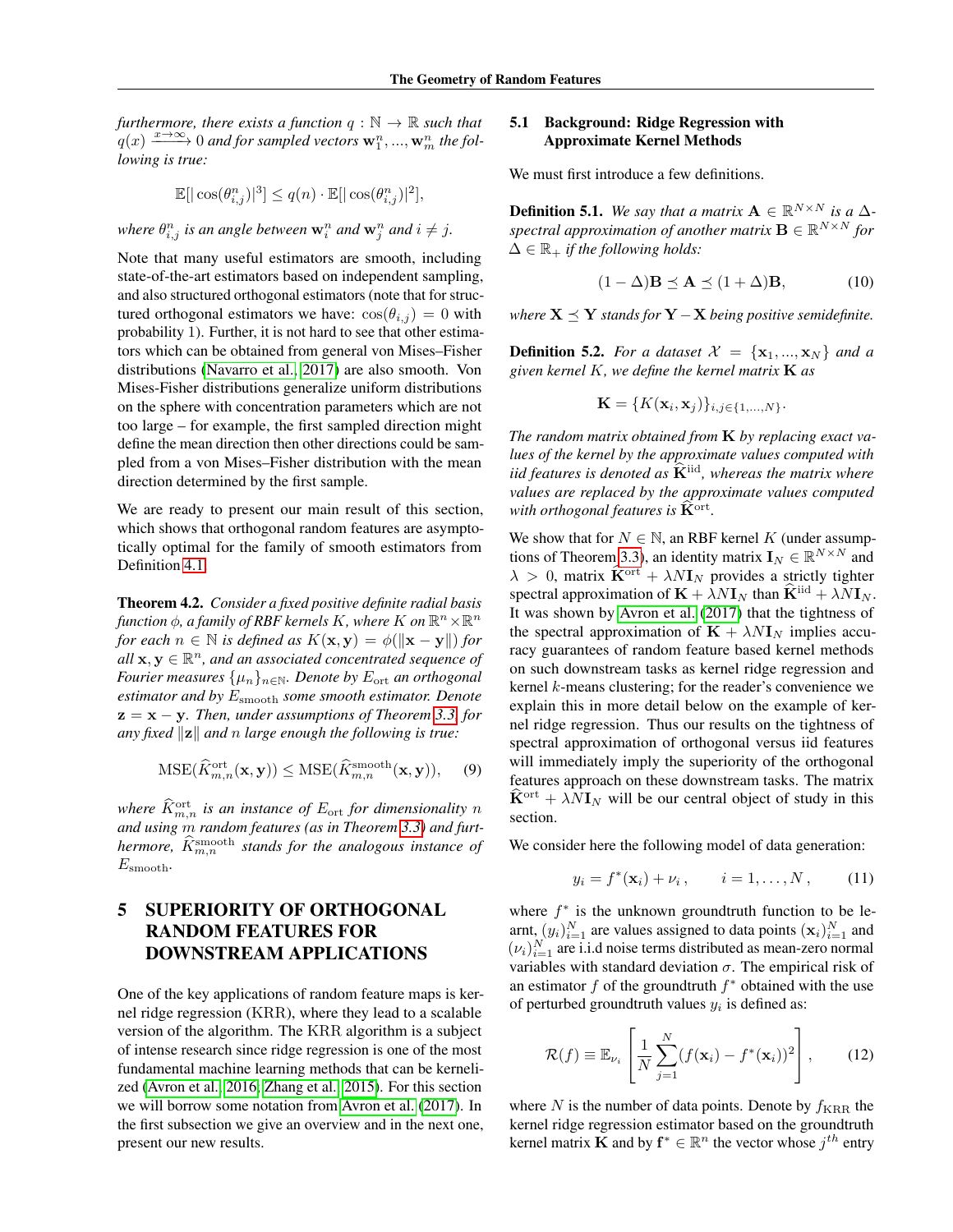is  $f^*(\mathbf{x}_j)$ . In [\(Alaoui and Mahoney, 2015;](#page-8-23) [Bach, 2013\)](#page-8-24) it was proven that:  $\mathcal{R}(f_{\text{KRR}}) = \frac{\lambda^2}{N}$  $\frac{\lambda^2}{N}(\mathbf{f}^*)^\top(\mathbf{K}+\lambda N\mathbf{I}_N)^{-2}\mathbf{f}^* +$  $\frac{\sigma^2}{N} \text{Tr}(\mathbf{K}^2(\mathbf{K} + \lambda N \mathbf{I}_N)^{-2})$ , where  $\lambda$  stands for the regularization parameter, and  $\mathbf K$  and  $\mathbf I_N$  are as above.

As [Avron et al.](#page-8-14) [\(2017\)](#page-8-14) notice, the risk bound  $\mathcal{R}(f_{\text{KRR}})$ is upper-bounded by  $\widehat{R}_{\mathbf{K}}(\mathbf{f}^*)$ , where  $\widehat{R}_{\mathbf{K}}(\mathbf{f}^*)$  is given as:  $\widehat{\mathcal{R}}_{\mathbf{K}}(\mathbf{f}^*) \equiv \frac{\lambda(\mathbf{f}^*)^\top}{N}$  $\frac{(\mathbf{f}^*)^\top}{N} (\mathbf{K} + \lambda N \mathbf{I}_N)^{-1} \mathbf{f}^* + \frac{\sigma^2}{N}$  $\frac{\sigma^2}{N} s_\lambda(\mathbf{K}),$ for  $s_{\lambda}(K) \equiv \text{Tr}((\mathbf{K} + \lambda N \mathbf{I}_N)^{-1} \mathbf{K})$ . The expression  $\widehat{R}_{\mathbf{K}}(\mathbf{f}^*)$  played a crucial role in the analysis of [Avron et al.](#page-8-14) [\(2017\)](#page-8-14), leading to a compact formula on the upper bound on the risk of the general estimator in terms of the quality of the spectral approximation of  $\mathbf{K} + \lambda N \mathbf{I}_N$ :

Lemma 5.3. *Consider* KRR *estimator*  $\widehat{f}$  based on the ma*trix* <sup>K</sup><sup>b</sup> *approximating groundtruth kernel matrix* <sup>K</sup>*. Assume furthermore that*  $\dot{\mathbf{K}} + \lambda N \mathbf{I}_N$  *is a*  $\Delta$ *-spectral approximation of*  $\mathbf{K} + \lambda N \mathbf{I}_N$  *for some*  $0 \leq \Delta < 1$  *and that*  $\|\mathbf{K}\|_2 \geq 1$ *. Then the following is true:*

$$
\mathcal{R}(\hat{f}) \le \frac{1}{1-\Delta} \hat{\mathcal{R}}_{\mathbf{K}}(\mathbf{f}^*) + \frac{\Delta}{1+\Delta} \frac{\text{rank}(\hat{\mathbf{K}})}{N} \sigma^2.
$$
 (13)

### 5.2 New Results: Kernal Ridge Regression with Orthogonal Features

We are ready to present our results. For simplicity we will give it for one random block (see: Section [2\)](#page-1-3) however the result can be straightforwardly generalized to any number k of blocks. We show that orthogonal features lead to tighter spectral approximation of  $\mathbf{K} + \lambda N \mathbf{I}_N$  for the class of considered RBFs and  $n$  large enough. We will borrow notation from the analysis above and Theorem [3.3.](#page-3-2)

<span id="page-6-1"></span>Theorem 5.4. *Subject to the conditions of Theorem [3.3,](#page-3-2) consider RBFs (in particular Gaussian kernels). Let* <sup>∆</sup><sup>b</sup> *denote the smallest positive number such that*  $\mathbf{K} + \lambda N \mathbf{I}_N$  *is a*  $\Delta$ -approximation of  $\mathbf{K} + \lambda N \mathbf{I}_N$ , where  $\widehat{\mathbf{K}}$  *is an approximate kernel matrix obtained by using certain random feature map based kernel estimator. Then for any*  $a > 0$ *:* 

$$
\mathbb{P}[\hat{\Delta} > a] \le \frac{B}{a^2 \sigma_{\min}^2},\tag{14}
$$

*where:*  $B = \sum_{i,j \in \{1,\ldots,N\}} \text{MSE}(K(\mathbf{x}_i, \mathbf{x}_j))$  and  $\sigma_{\min}$  *is*  $t$ he smallest singular value of  $\mathbf{K}+\lambda N\mathbf{I}_N.$  In particular, if *if*  $B^{\text{ort}}$  *refers to the value of*  $B$  *for the estimator*  $\widehat{K}^{\text{ort}}$  *and*  $B<sup>iid</sup>$  *to the one for the estimator*  $\widehat{K}$ <sup>iid</sup> *then* 

$$
B^{\text{iid}} - B^{\text{ort}} = \frac{m-1}{m} \left(\frac{1}{8n} \cdot \sum_{i,j \in \{1,\dots,N\}} \left[ \Psi_K(\|\mathbf{x}_i - \mathbf{x}_j\| + o\left(\frac{1}{n}\right) \right] \right),\tag{15}
$$

*where* n *is the data dimensionality and* m *is the number of random features used.*

Note that for these RBFs,  $B^{iid} > B^{ort}$  for *n* large enough, and thus orthogonal random features provide strictly better bound than iid features. To understand better the order of the magnitude of the upper bound on  $\mathbb{P}[\widehat{\Delta} > a]$  from Theorem [5.4,](#page-6-1) it suffices to notice that if a dataset  $\mathcal{X} = {\mathbf{x}_1, ..., \mathbf{x}_N}$  is taken from some bounded region then random feature based estimators under consideration satisfy  $MSE(K(\mathbf{x}_i, \mathbf{x}_j)) =$  $O(\frac{1}{m})$ . For a constant  $a > 0$  the upper bound is thus of the order  $O(\frac{N^2}{m\sigma_{\min}^2})$ . For  $\lambda N \gg 1$  (which is the case for all practical applications) we have:  $\sigma_{\min}^4 = \Omega(\lambda^2 N^2)$ , thus the upper bound on  $\mathbb{P}[\hat{\Delta} > a]$  is of the order of magnitude  $O(\frac{1}{m\lambda^2})$ . Thus for  $\lambda \gg \frac{1}{\sqrt{N}}$  (a reasonable practical choice).  $\frac{1}{N}$  (a reasonable practical choice), it suffices to take  $m \ll N$  random features to get an upper bound of order  $o(1)$  as  $N \to \infty$ .

The above result immediately leads to the following regarding risk bounds for kernel ridge regression.

Theorem 5.5. *Under the assumptions of Theorem [5.4,](#page-6-1) the following holds for the kernel ridge regression risk and any* c > 0 *if* m*-dimensional random feature maps are used to approximate a kernel:*  $\mathbb{P}[\mathcal{R}(\widehat{f}) > c] \leq \frac{B}{a_c^2 \sigma_{\min}^2}$ , where  $a_c$  *is* given as:  $a_c = 1 - \frac{\widehat{\mathcal{R}}_\mathbf{K}(\mathbf{f}^*)}{c - \frac{m\sigma^2}{2N}}$  and the probability is taken in *respect to the random choices of features.*

Note that in the above bound the only term that depends on the choice of the random feature mechanism is  $B$  and thus as before, we conclude that orthogonal random features provide strictly stronger guarantees (this time in terms of the empirical risk of the random feature based kernel ridge regression estimator) than iid features. However, as we have noted before, the applications of spectral results given in Theorem [5.4](#page-6-1) go beyond kernel ridge regression and can be applied in other kernelized algorithms.

# <span id="page-6-0"></span>6 EXPERIMENTS

We complement the theoretical results for pointwise kernel approximations in earlier sections with empirical studies of the effectiveness and limits of orthogonal random features in a variety of downstream applications. We also compare against structured orthogonal random features (SORF, first introduced only in the Gaussian case by [Yu et al., 2016\)](#page-8-11), where instead of drawing the directions of feature marginally from Unif $(S^{n-1})$ , we use the rows of the random matrix  $\text{HD}_1\text{HD}_2\text{HD}_3$ . Here, H is the normalized Hadamard matrix, and  $D_1, D_2, D_3$  are iid diagonal matrices with independent Unif( $\{\pm 1\}$ ) entries on the diagonals. Such matrices have recently been investigated as approximations to uniform orthogonal matrices, both empirically [\(Andoni](#page-8-13) [et al., 2015\)](#page-8-13) and analytically [\(Choromanski et al., 2017\)](#page-8-12). We examine various numbers  $m$  of random features, while  $n$  is the dimensionality of the data. There is a one-time cost in constructing orthogonal features, which is small in practice.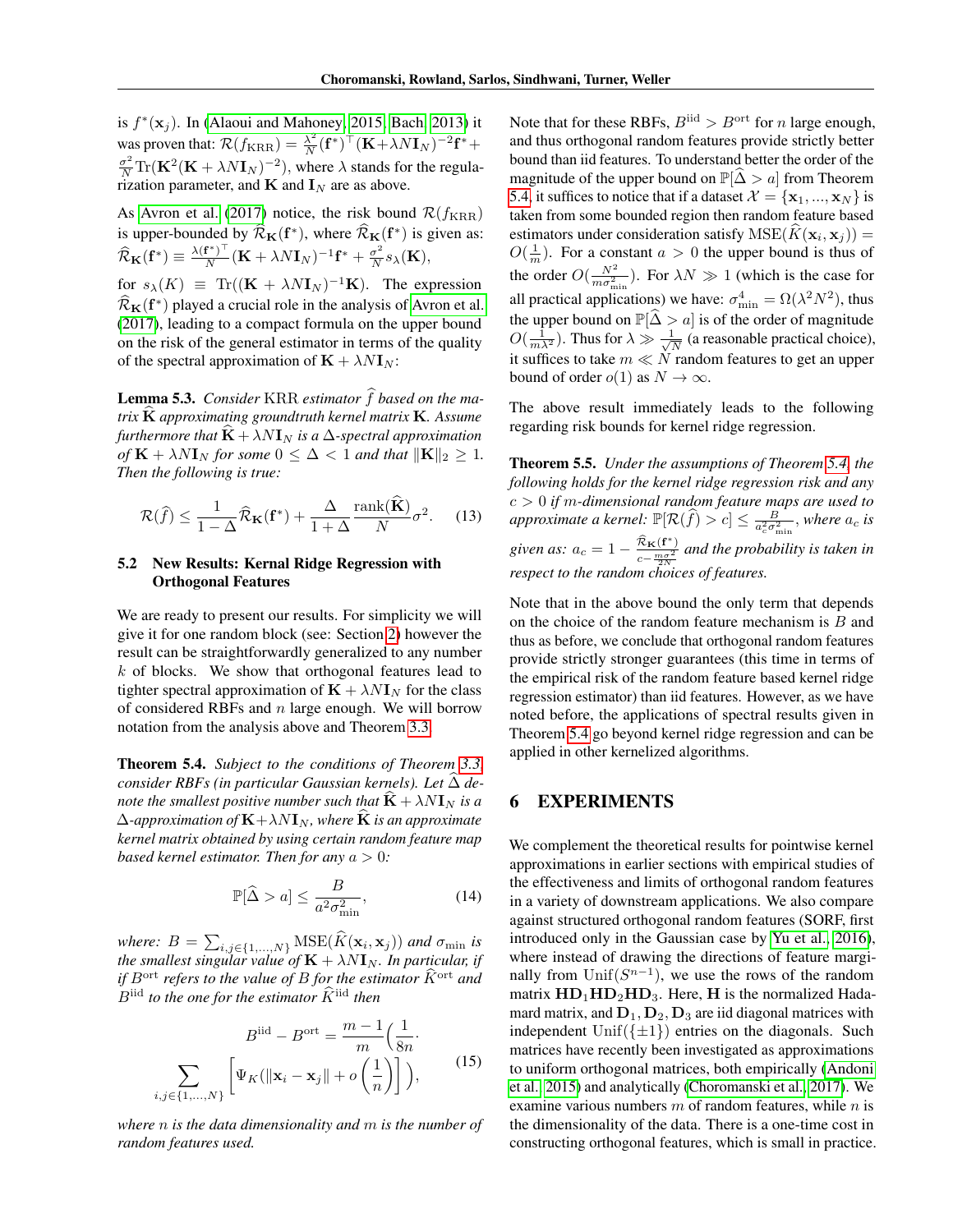<span id="page-7-0"></span>

Figure 6: Pointwise kernel evaluation MSE (left column) and normalized Frobenius norm error for Gram matrix approximation (right column) for the UCI "wine" dataset for Gaussian (top), Matérn-5/2 (center) and Laplace (bottom) kernels. Estimators are iid random features (blue), orthogonal random features (green) and approximate Hadamard-Rademacher random features (red).

### 6.1 Pointwise kernel and Gram matrix estimation

In this experiment, we study the estimation, via random feature maps, of kernel Gram matrices. We use MSE as an error measure for pointwise estimation, and normalized Frobenius norm as a measure of error for Gram matrices (so that the error incurred by estimating the Gram matrix **X** with the matrix **X** is  $\|\mathbf{X} - \mathbf{X}\|_{\text{F}} / \| \mathbf{X} \|_{\text{F}}$ ). Kernel bandwidths are set via the median trick [\(Yu et al., 2016\)](#page-8-11). We estimate pointwise kernel values and Gram matrices on a variety of full UCI regression datasets; see Figure [6](#page-7-0) for examples. We plot the estimated mean Frobenius norm error, and bootstrapped estimates of standard error of the mean error estimates; in Figure [6,](#page-7-0) these error bars are extremely small. Full results are given in the Appendix, and have similar qualitative behaviour to that shown in Figure [6.](#page-7-0) Note that the orthogonal and approximate-orthogonal approaches are in general superior to iid random features, and that the improvement in performance is most pronounced for kernels with light-tailed Fourier distributions, as suggested by the

theoretical developments in Section [3.](#page-2-0) Note that the Laplace kernel is a special case of the Matérn kernel in Figure [1.](#page-1-0)

#### 6.2 Gaussian processes

We consider random feature approximations to Gaussian processes (GPs) for regression, and report (i) KL divergences between approximate predictive distributions versions obtained via random feature approximations against the predictive distribution obtained by an exactly-trained GP, and (ii) predictive RMSE on test sets. Experiments were run on a variety of UCI regression datasets - full experimental details are given in the Appendix. In Figures [7](#page-7-1) and [8,](#page-7-2) results are shown for regression on the Boston housing dataset [\(Li](#page-8-25)[chman, 2013\)](#page-8-25). We use Gaussian, Matérn-5/2, and Laplace covariance kernels for the GP. Importantly, note that the posterior mean of the Gaussian process exactly corresponds to a kernel ridge regression estimator, so the RMSE results also serve to illustrate the theory in Section [5.](#page-5-0)

<span id="page-7-1"></span>

| Kernel     | Feature map | $m/n=1$      | $m/n=2$    | $m/n=3$      | $m/n=4$      |
|------------|-------------|--------------|------------|--------------|--------------|
| Gaussian   | <b>IID</b>  | 104.2(10.0)  | 34.21(1.5) | 15.6(0.87)   | 11.05(0.73)  |
|            | ORF         | 100.4(5.6)   | 26.62(1.5) | 15.1(1.1)    | 8.707 (0.42) |
|            | SORF        | 108.9 (12.0) | 32.29(2.9) | 16.25(1.3)   | 10.15(0.73)  |
| Matérn-5/2 | <b>IID</b>  | 160.3(19.0)  | 47.88(2.6) | 25.87(1.3)   | 18.61(1.2)   |
|            | ORF         | 123.2(6.3)   | 41.66(1.3) | 21.78 (0.89) | 16.66(0.85)  |
|            | SORF        | 166.4(21.0)  | 44.74(3.1) | 25.14(0.91)  | 16.89(1.1)   |
| Laplace    | <b>IID</b>  | 337.2 (19.0) | 126.4(4.1) | 69.66(3.6)   | 50.99(1.7)   |
|            | ORF         | 299.5 (17.0) | 117.7(3.1) | 68.4(2.6)    | 44.25(1.7)   |
|            | SORF        | 298.3(7.6)   | 121.1(2.5) | 70.56(1.9)   | 47.88(1.5)   |

Figure 7: Approximate GP regression results on Boston dataset. Reported numbers are average KL divergence from true posterior, along with bootstrap estimates of standard error (in parentheses).

<span id="page-7-2"></span>

| Kernel     | Feature map | $m/n=1$    | $m/n=2$     | $m/n=3$     | $m/n=4$     |
|------------|-------------|------------|-------------|-------------|-------------|
| Gaussian   | <b>IID</b>  | 0.54(0.02) | 0.48(0.01)  | 0.43(0.008) | 0.4(0.01)   |
|            | ORF         | 0.59(0.01) | 0.44(0.008) | 0.43(0.009) | 0.39(0.006) |
|            | SORF        | 0.6(0.02)  | 0.5(0.02)   | 0.44(0.009) | 0.41(0.008) |
| Matérn-5/2 | <b>IID</b>  | 0.63(0.02) | 0.49(0.008) | 0.45(0.01)  | 0.43(0.006) |
|            | ORF         | 0.57(0.02) | 0.47(0.02)  | 0.42(0.006) | 0.42(0.008) |
|            | SORF        | 0.61(0.04) | 0.47(0.02)  | 0.44(0.01)  | 0.43(0.01)  |
| Laplace    | <b>IID</b>  | 0.69(0.04) | 0.56(0.02)  | 0.51(0.01)  | 0.48(0.01)  |
|            | ORF         | 0.65(0.04) | 0.54(0.02)  | 0.51(0.01)  | 0.48(0.01)  |
|            | SORF        | 0.62(0.02) | 0.53(0.01)  | 0.49(0.02)  | 0.47(0.01)  |

Figure 8: Approximate GP regression results on Boston dataset. Reported numbers are average test RMSE, along with bootstrap estimates of standard error (in parentheses).

# 7 CONCLUSION

We have explained the phenomenon of structured random features based on geometric conditions for RBF kernels. We showed the superiority of estimators based on orthogonal random feature maps for a large class of RBFs, substantially extending previously known results. Further, we showed in the high dimensionality regime that superiority comes from the shape of the introduced RBF-related charm function.